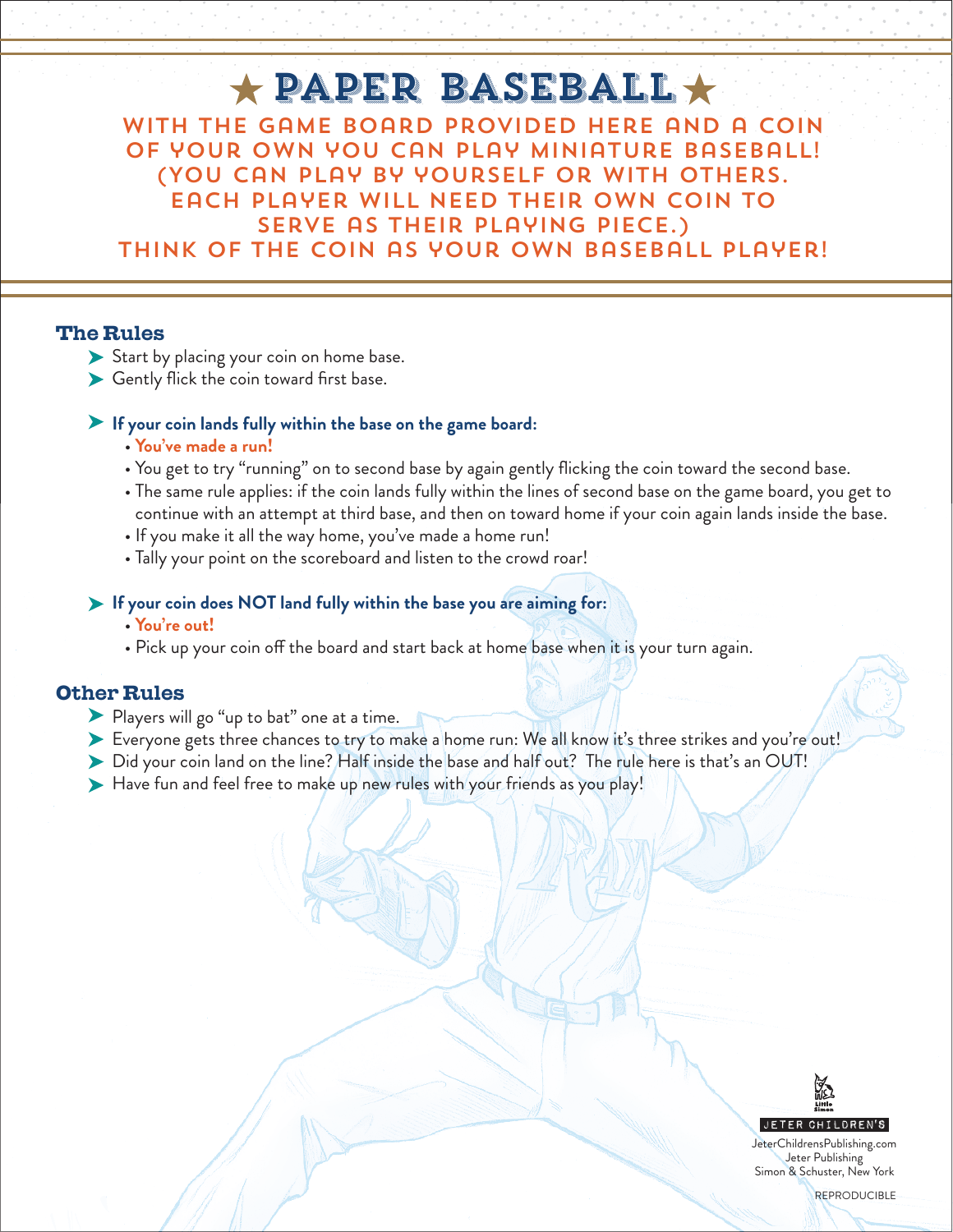# $\star$  GAME BOARD  $\star$

(Insert name of your favorite baseball stadium or make up a name of your own!)

 $\overline{\phantom{a}}$  , where  $\overline{\phantom{a}}$  , where  $\overline{\phantom{a}}$  , where  $\overline{\phantom{a}}$  , we have  $\overline{\phantom{a}}$  , we have  $\overline{\phantom{a}}$